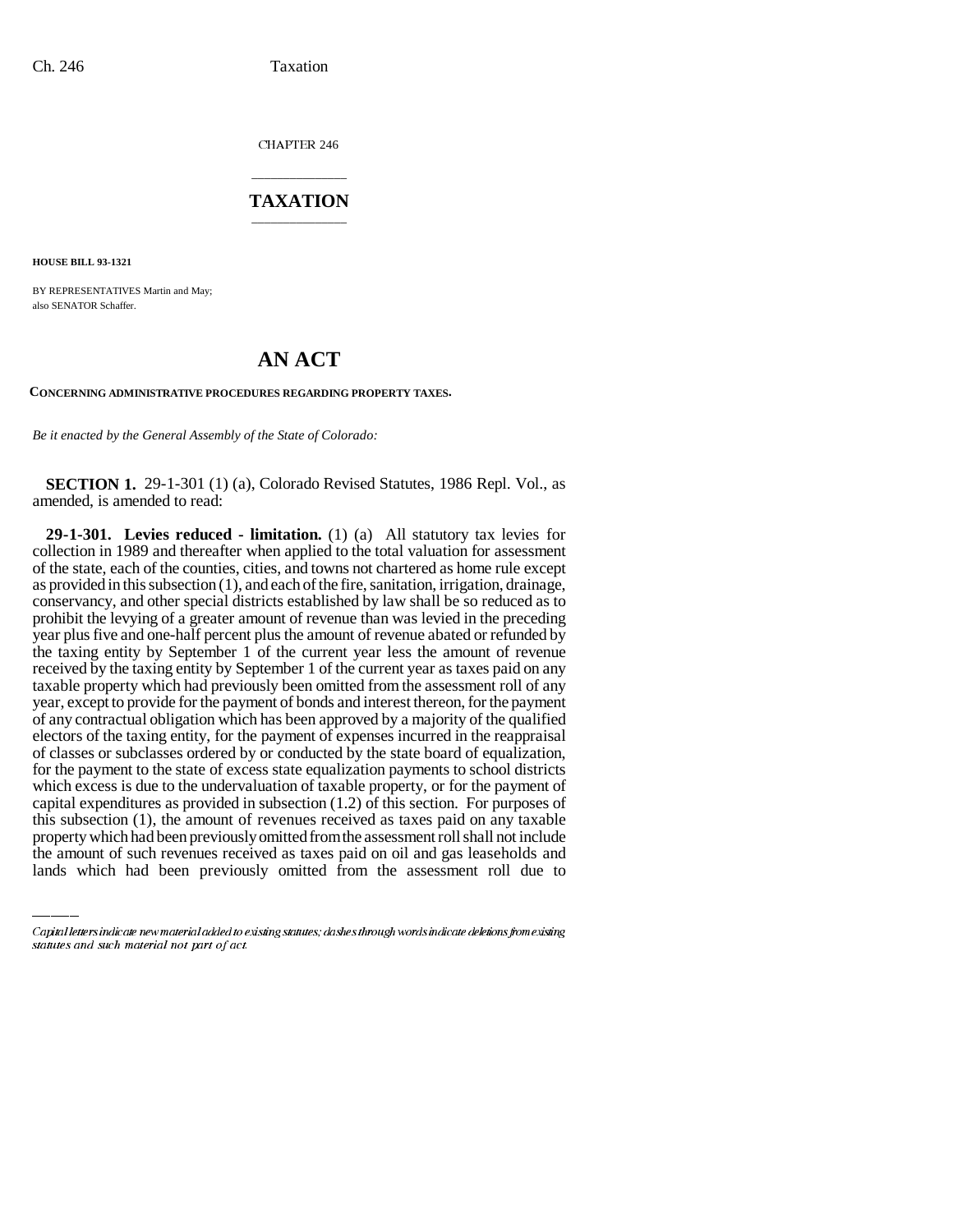Taxation Ch. 246

underreporting of the selling price or the quantity of oil or gas sold therefrom. In computing the limit, the following shall be excluded: The increased valuation for assessment attributable to annexation or inclusion of additional land, the improvements thereon, and personal property connected therewith within the taxing entity for the preceding year; the increased valuation for assessment attributable to new construction and personal property connected therewith, AS DEFINED BY THE PROPERTY TAX ADMINISTRATOR IN MANUALS PREPARED PURSUANT TO SECTION  $39-2-109(1)$  (e), C.R.S., within the taxing entity for the preceding year; the increased valuation for assessment attributable to increased volume of production for the preceding year by a producing mine if said mine is wholly or partially within the taxing entity and if said increase in volume of production causes an increase in the level of services provided by the taxing entity; and the increased valuation for assessment attributable to previously legally exempt federal property which becomes taxable if such property causes an increase in the level of services provided by the taxing entity.

**SECTION 2.** 39-5-121 (2), Colorado Revised Statutes, 1982 Repl. Vol., as amended, is amended to read:

**39-5-121. Notice of adjusted valuation.** (2) The assessor shall, no later than October 10 of each year, notify each taxing entity subject to the provisions of section 29-1-301, C.R.S., and notify the division of local government of the total valuation for assessment of land and improvements within the entity and shall also report: The amount of the total valuation for assessment attributable to annexation or inclusion of additional land, and the improvements thereon, and personal property connected therewith within the taxing entity for the preceding year; the amount attributable to new construction and personal property connected therewith, AS DEFINED BY THE ADMINISTRATOR IN MANUALS PREPARED PURSUANT TO SECTION 39-2-109 (1) (e), within the taxing entity for the preceding year; the amount attributable to increased volume of production for the preceding year by a producing mine if said mine is wholly or partially within the taxing entity and if such increase in volume of production causes an increase in the level of services provided by the taxing entity; and the amount attributable to previously legally exempt federal property which becomes taxable if such property causes an increase in the level of services provided by the taxing entity.

**SECTION 3.** 39-1-111 (2) and (5), Colorado Revised Statutes, 1982 Repl. Vol., as amended, are amended to read:

**39-1-111. Taxes levied by board of county commissioners.** (2) As soon as such levies have been made, the board of county commissioners or other body authorized by law to levy taxes shall forthwith certify all such levies to the assessor, upon forms prescribed by the administrator, and shall transmit a copy of such certification to the administrator, TO THE DIVISION OF LOCAL GOVERNMENT, AND TO THE DEPARTMENT OF EDUCATION.

(5) If, after certification of the valuation for assessment pursuant to section 39-5-128, but prior to December 10, changes in such valuation for assessment are made by the assessor, the assessor shall send a single notification to the board of county commissioners or other body authorized by law to levy property taxes, and to the division of local government, AND TO THE DEPARTMENT OF EDUCATION which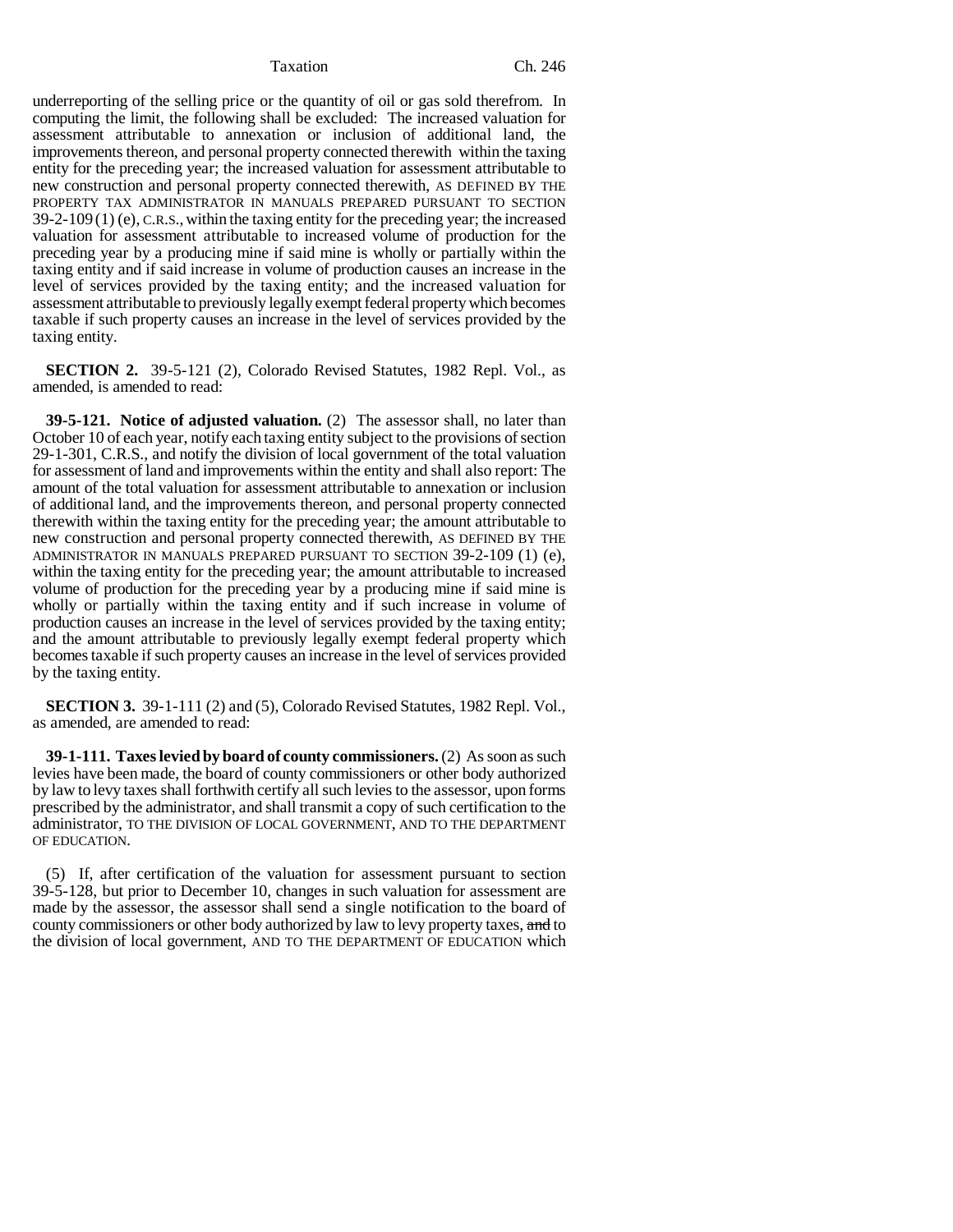includes all of such changes which have occurred during said specified period of time. Upon receipt of such notification, such board or body shall make adjustments in the tax levies to ensure compliance with section 29-1-301, C.R.S., if applicable and may make adjustments in order that the same amount of revenue be raised. A copy of any adjustment to tax levies shall be transmitted to the administrator and assessor. Nothing in this subsection (5) shall be construed as conferring the authority to exceed statutorily imposed mill levy or revenue-raising limits.

**SECTION 4.** 39-2-115 (1), Colorado Revised Statutes, 1982 Repl. Vol., as amended, is amended to read:

**39-2-115. Review of abstracts of assessment - recommendations.** (1) (a) No later than August 25 of each year, each county assessor shall file with the property tax administrator TWO COPIES OF an abstract of assessment of his THE county.

(b) UPON RECEIPT OF THE FINAL STATE ASSESSED VALUATIONS FROM THE PROPERTY TAX ADMINISTRATOR AND ANY ADJUSTMENT TO THE RESIDENTIAL RATE MADE BY THE STATE BOARD OF EQUALIZATION PURSUANT TO SECTION 39-1-104.2, EACH ASSESSOR SHALL MAKE ANY NECESSARY ADJUSTMENTS TO THE ABSTRACT OF ASSESSMENT AND FILE TWO REVISED COPIES OF SUCH ABSTRACT OF ASSESSMENT WITH THE ADMINISTRATOR NO LATER THAN OCTOBER 10 OF EACH YEAR. IF ANY SUCH ADJUSTMENTS ARE MADE TO THE ABSTRACT OF ASSESSMENT, SUCH REVISED COPIES SHALL BE SUBSCRIBED AND SWORN TO BY THE ASSESSOR AND THE CHAIRMAN OF THE BOARD OF COUNTY COMMISSIONERS IN ACCORDANCE WITH THE PROVISIONS OF SECTION 39-5-123 (1).

**SECTION 5.** 39-5-123 (1) and (2), Colorado Revised Statutes, 1982 Repl. Vol., as amended, are amended to read:

**39-5-123. Abstract of assessment.** (1) (a) Upon conclusion of hearings by the county board of equalization, as provided in article 8 of this title, the assessor shall complete the assessment roll of all taxable property within his county, and, no later than August 25 in each year, he shall prepare therefrom two THREE copies of the abstract of assessment, and in person, and not by deputy, shall subscribe his name, under oath, to the following statement, which shall be a part of such abstract: "I, .............., the assessor of .............. county, Colorado, do solemnly swear that in the assessment roll of such county I have listed and valued all taxable property located therein and that such property has been assessed for the current year in the manner prescribed by law and that the foregoing abstract of assessment is a true and correct compilation of each schedule.

...................."

(b) UPON COMPLETION BY THE ASSESSOR OF THE ABSTRACT OF ASSESSMENT, THE CHAIRMAN OF THE BOARD OF COUNTY COMMISSIONERS SHALL EXAMINE SUCH ABSTRACT AND SHALL SIGN THE FOLLOWING STATEMENT, WHICH SHALL BE A PART OF SUCH ABSTRACT: "I, ................, CHAIRMAN OF THE ............. COUNTY BOARD OF COUNTY COMMISSIONERS, CERTIFY THAT THE COUNTY BOARD OF EQUALIZATION HAS CONCLUDED ITS HEARINGS, PURSUANT TO THE PROVISIONS OF ARTICLE 8 OF THIS TITLE, THAT I HAVE EXAMINED THE ABSTRACT OF ASSESSMENT, AND THAT ALL VALUATION CHANGES ORDERED BY THE COUNTY BOARD OF EQUALIZATION HAVE BEEN